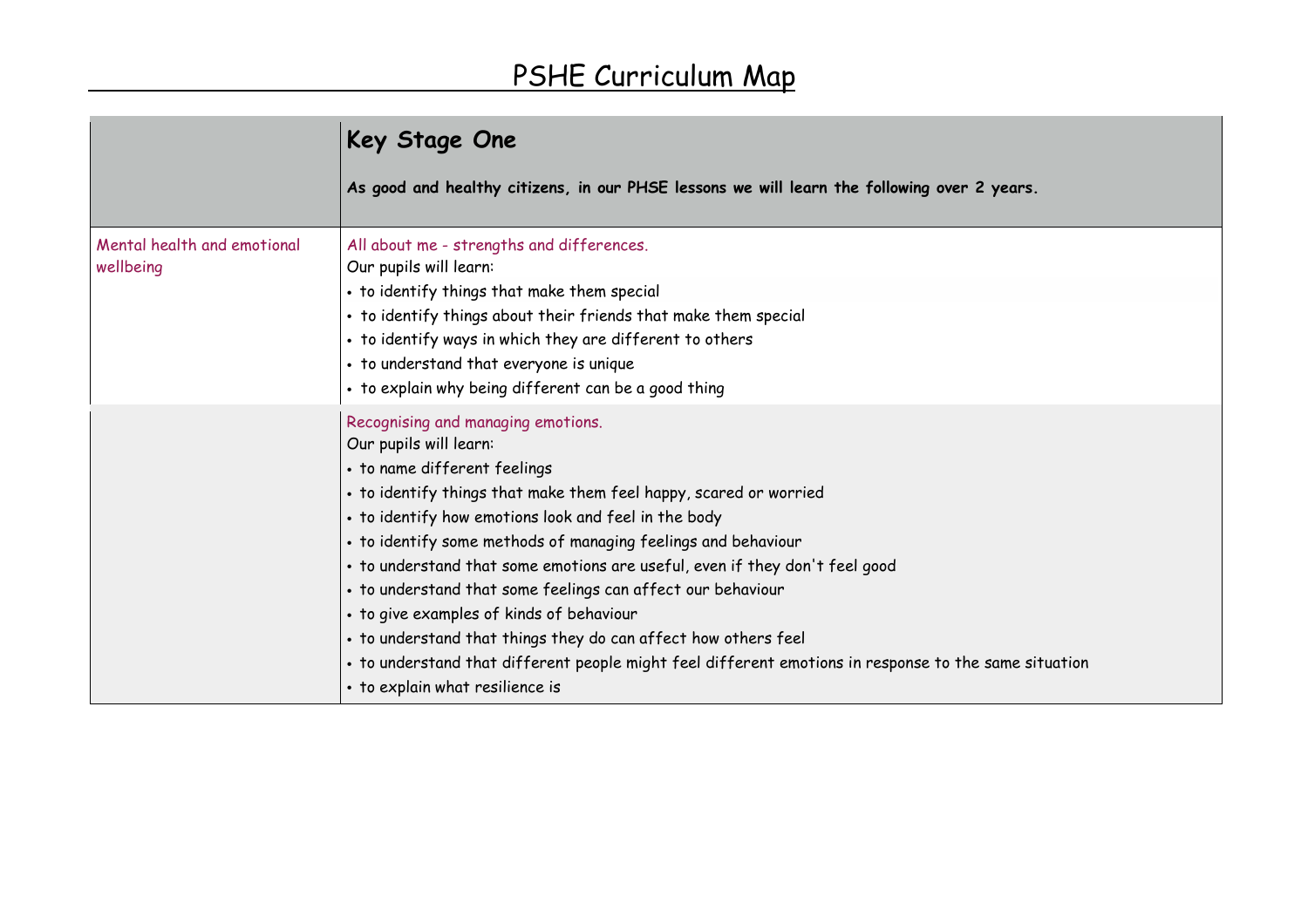|                                | Positive friendships.<br>Our pupils will learn:<br>• how to demonstrate kindness to others<br>• to identify some methods of managing feelings and behaviour<br>• to identify what makes a good friend and a bad friend<br>. to identify methods of dealing with times where friends treat us poorly, including asking an adult for help<br>• to understand how people might feel if they are left out<br>• to identify some ways to resolve conflict in friendships<br>• to understand that choices they make can affect how other people feel<br>• to understand that different people might feel different emotions in response to the same situation |
|--------------------------------|---------------------------------------------------------------------------------------------------------------------------------------------------------------------------------------------------------------------------------------------------------------------------------------------------------------------------------------------------------------------------------------------------------------------------------------------------------------------------------------------------------------------------------------------------------------------------------------------------------------------------------------------------------|
|                                | Trying new things.<br>Our pupils will learn:<br>• to try some easy new things, such as trying new foods<br>• to explain why it is good to try new things<br>• to identify reasons why people might not want to try new things                                                                                                                                                                                                                                                                                                                                                                                                                           |
| Keeping safe and managing risk | Our community - who can help me? Including safe strangers.<br>Our pupils will learn:<br>• to name significant people in their life<br>• to know that they can ask adults for help<br>• to identify ways in which other people help or look after them<br>• to name some examples of safe strangers<br>• to explain why it is important to only ask for help from 'safe' strangers                                                                                                                                                                                                                                                                       |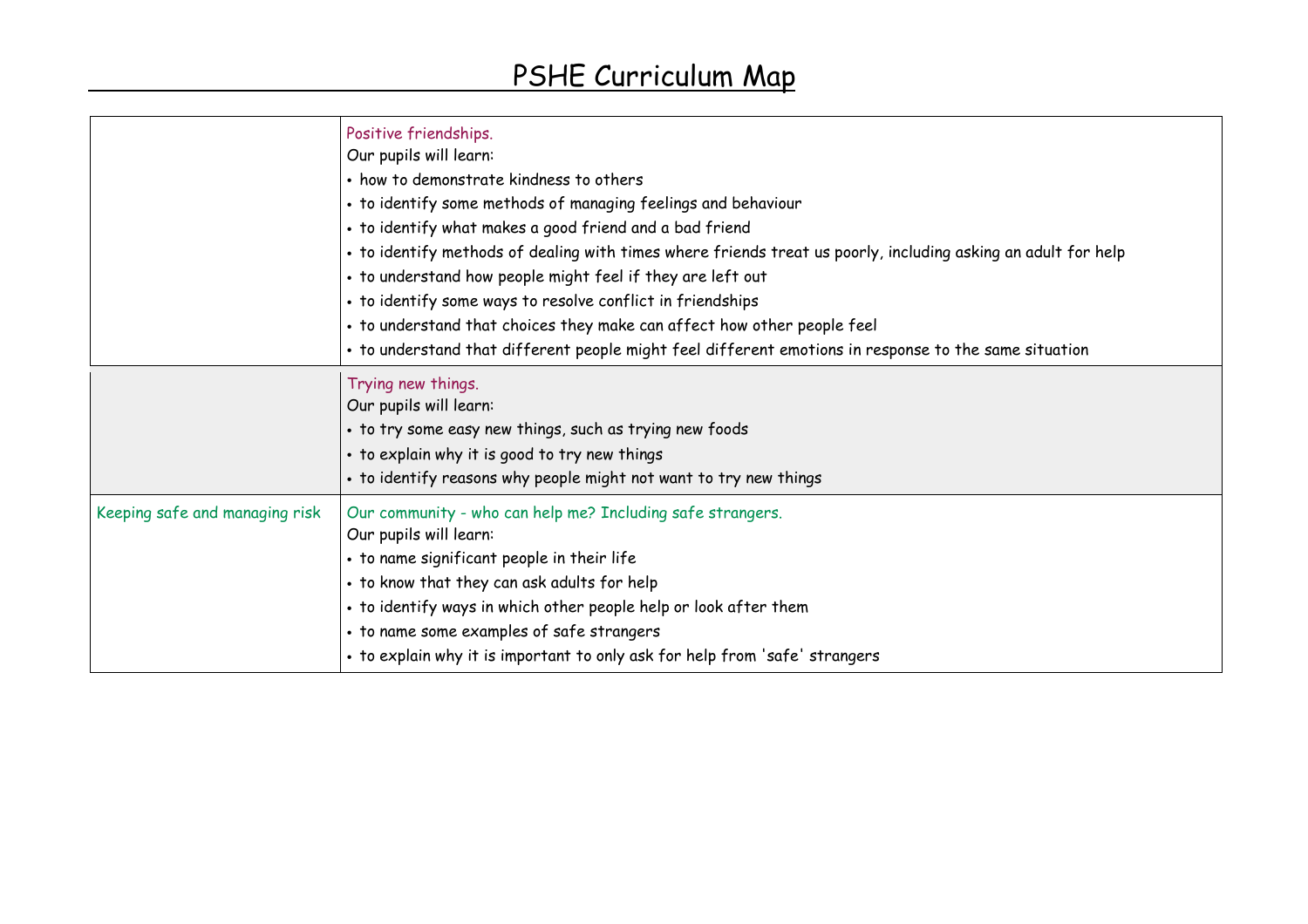| Hazards in the home.<br>Our pupils will learn:<br>• to understand that some situations, inside and outside, are unsafe<br>. to know how to tell a trusted adult if they feel unsafe<br>• to identify hazards in the home<br>• to explain why hazards are dangerous<br>• to identify what to do in response to home-hazards                                                                                                                   |
|----------------------------------------------------------------------------------------------------------------------------------------------------------------------------------------------------------------------------------------------------------------------------------------------------------------------------------------------------------------------------------------------------------------------------------------------|
| First aid and 999.<br>Our pupils will learn:<br>• to understand that some situations are an emergency<br>• to know what number to phone in an emergency<br>. to identify situations in which to call 999<br>• to assess whether a situation is safe or unsafe<br>• to understand that they can take responsibility for their own safety<br>• to demonstrate how to respond to various first aid situations including an unconscious casualty |
| Pants are private.<br>Our pupils will learn:<br>• to understand and know the PANTS rules<br>• to know which parts of their body are private<br>• to know which adults are safe to tell when they feel unsafe<br>• to know the difference between appropriate and inappropriate touch<br>• to understand that they have the right to say "no" to unwanted touch                                                                               |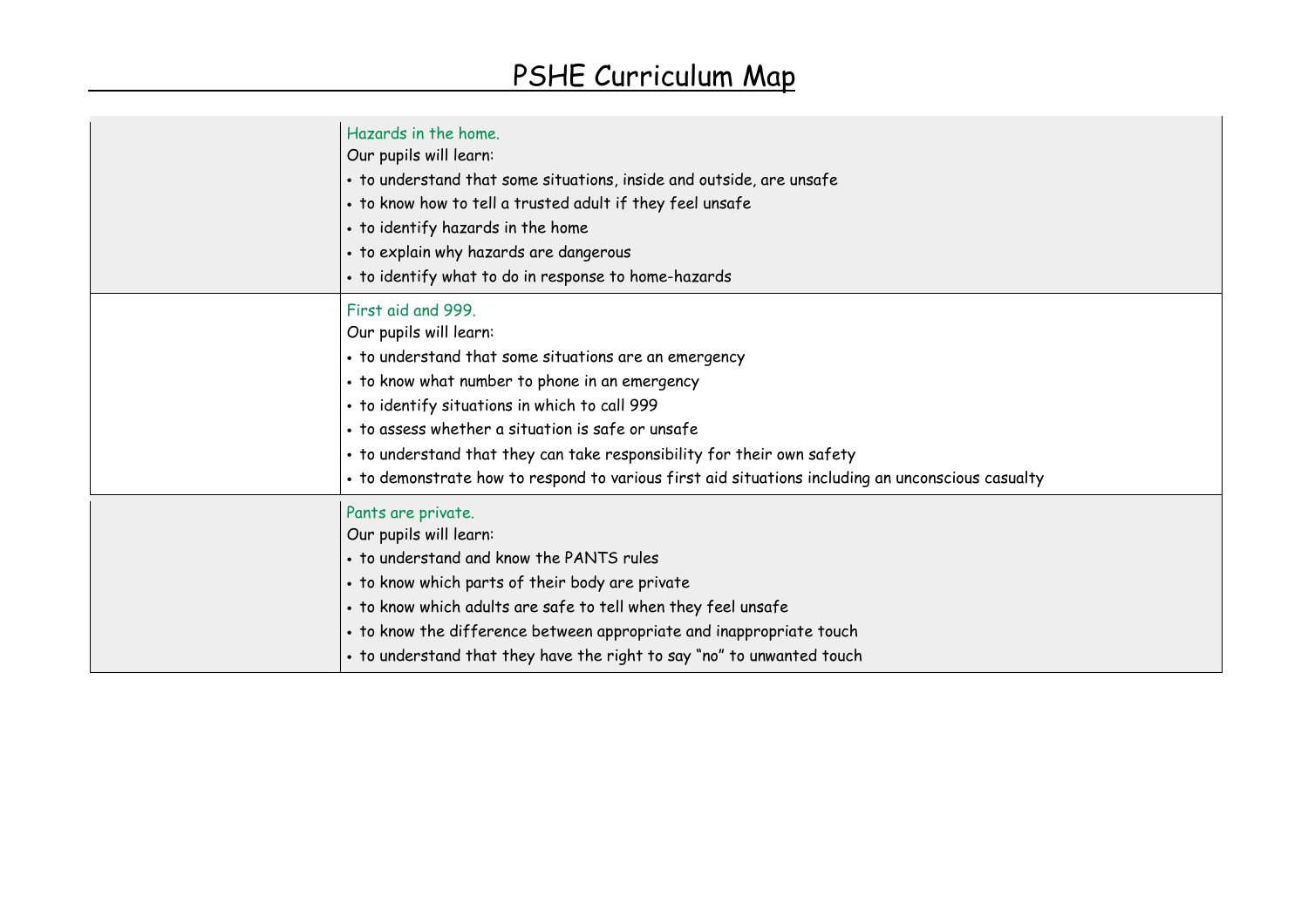|                                | Road safety.<br>Our pupils will learn:<br>· to understand that some situations, inside and outside, are unsafe<br>. to know how to tell a trusted adult if I feel unsafe<br>• to identify hazards by the road<br>• to explain how to cross the road safely<br>• to know that there are rules for road users to follow<br>• to assess whether a situation is safe or unsafe<br>• to understand that I can take responsibility for my own safety<br>• to explain why road-side hazards are dangerous |
|--------------------------------|----------------------------------------------------------------------------------------------------------------------------------------------------------------------------------------------------------------------------------------------------------------------------------------------------------------------------------------------------------------------------------------------------------------------------------------------------------------------------------------------------|
|                                | Water safety.<br>Our pupils will learn:<br>• to identify hazards involved with water<br>· to explain how to use or play safely near water<br>• to know that there are rules in many water-based settings e.g. the beach, the swimming pool<br>• to assess whether a situation is safe or unsafe<br>• to understand that I can take responsibility for my own safety<br>• to explain why water-side hazards are dangerous                                                                           |
|                                | Fire safety<br>Our pupils will learn:<br>• to know that fire can be dangerous<br>• the rules for keeping safe on bonfire night                                                                                                                                                                                                                                                                                                                                                                     |
| Identity, society and equality | Identity and society.<br>Our pupils will learn:<br>• to name significant people in their lives<br>• to identify ways in which other people help or look after them<br>• to understand that different people have different families and social backgrounds                                                                                                                                                                                                                                         |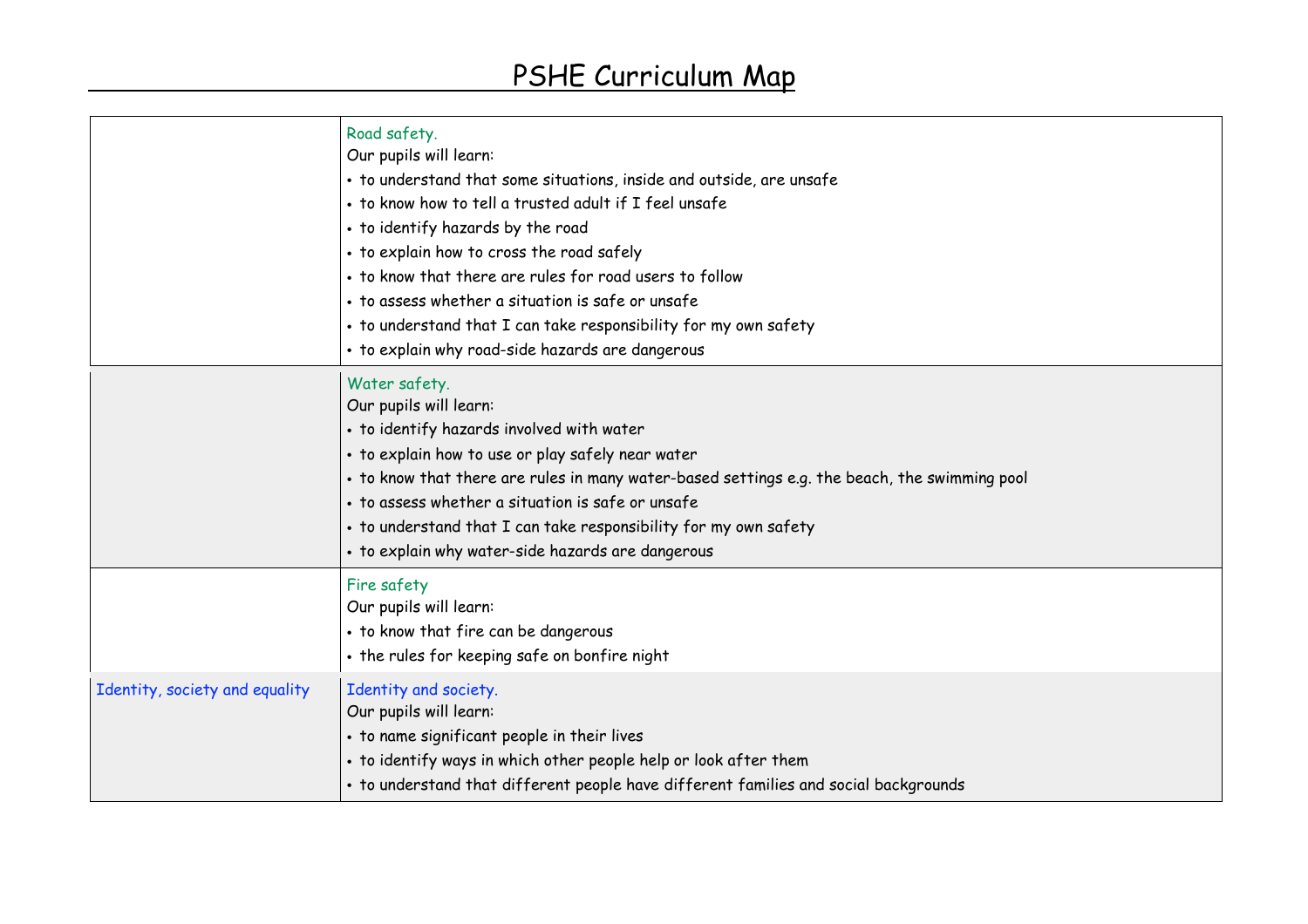|                               | Children's rights.<br>Our pupils will learn:<br>• to know that people should help them to be happy, healthy and safe<br>• to know that there are rules to make sure that adults look after them<br>• to name some of their rights<br>• to explain what a human right is<br>• to explain why human rights are important<br>• to know that they have the right to be treated fairly by others<br>• to identify people who they can ask for help when they feel that they are being treated unfairly |
|-------------------------------|---------------------------------------------------------------------------------------------------------------------------------------------------------------------------------------------------------------------------------------------------------------------------------------------------------------------------------------------------------------------------------------------------------------------------------------------------------------------------------------------------|
| Physical health and wellbeing | Sun safety.<br>Our pupils will learn:<br>• to know the slip, slop, slap rule<br>• to know that they have to use sun-protection<br>• to name some of the things they can do to protect their body from the sun<br>• to know some of the possible effects of too much sun on the body<br>• to explain why sun-safe strategies work                                                                                                                                                                  |
|                               | Healthy living.<br>Our pupils will learn:<br>• to know what a healthy diet looks like<br>• to know that the body needs exercise<br>• to name some other aspects of staying healthy<br>. to name some people who help them to stay healthy<br>• to know that they can take responsibility for keeping healthy<br>• to explain how choices can help us to be healthy                                                                                                                                |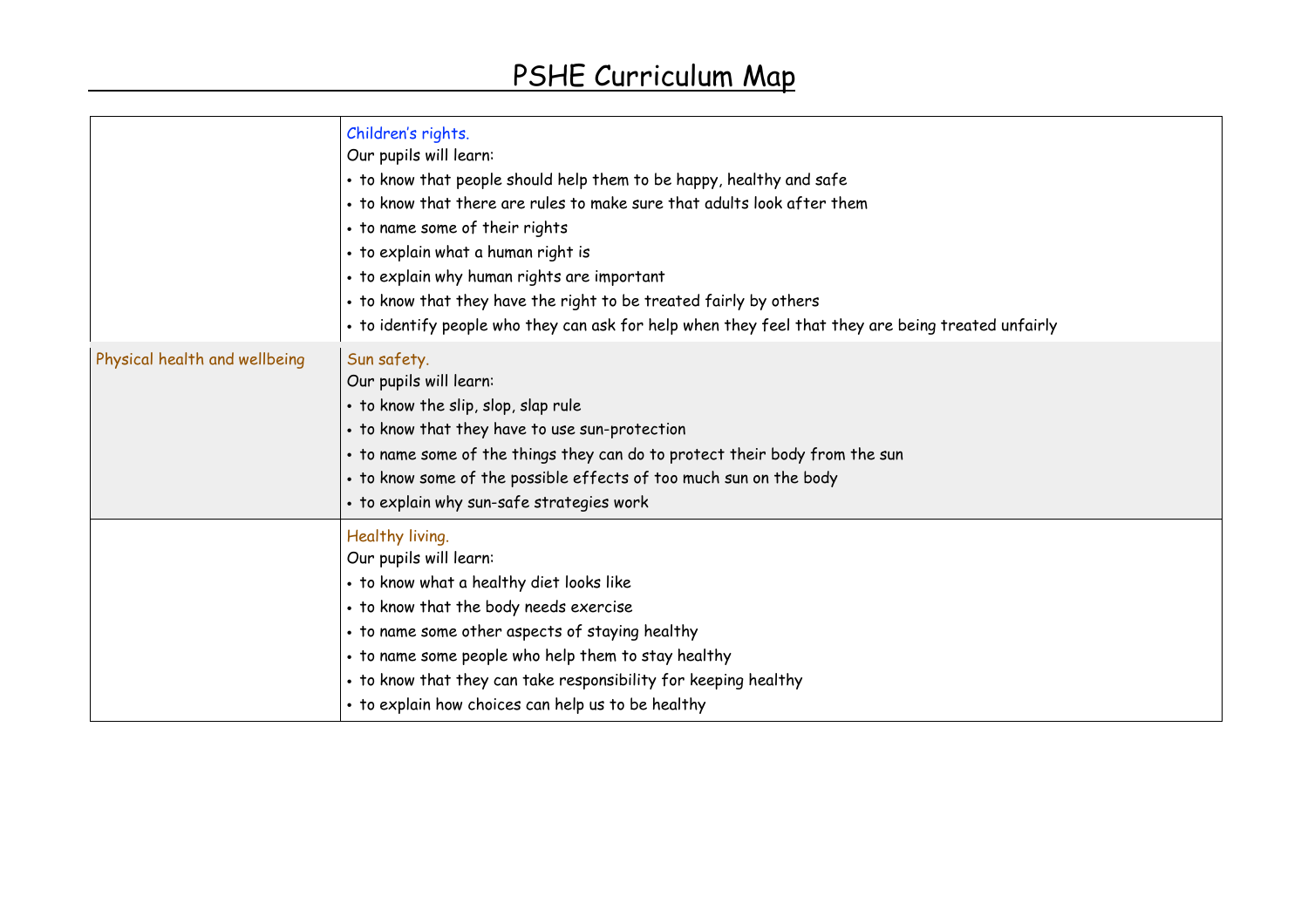| Drugs, alcohol and tobacco | Safe substances (including medicines).<br>Our pupils will learn:<br>• to understand that some substances are unsafe to touch<br>• to know how to tell a trusted adult if they feel unsafe<br>• to identify substances that they should not touch or swallow<br>• to understand that they can take responsibility for their own safety<br>• to know that medicines have specific purposes<br>• to name people who are allowed to give them medicine<br>• to know what some of the hazardous substance symbols mean<br>• to explain why hazards are dangerous<br>· to identify what to do in response to home-hazards |
|----------------------------|---------------------------------------------------------------------------------------------------------------------------------------------------------------------------------------------------------------------------------------------------------------------------------------------------------------------------------------------------------------------------------------------------------------------------------------------------------------------------------------------------------------------------------------------------------------------------------------------------------------------|
| <b>SRE</b>                 | Sex and relationship education.<br>Our pupils will learn:<br>• to understand that boys and girls can do the same tasks and enjoy the same things<br>• to understand that people enjoy different things and come from different backgrounds<br>• to identify the biological differences between boys and girls<br>• to know the scientific names for the areas covered by Pants are Private<br>• to know that the biological differences between boys and girls are related to reproduction                                                                                                                          |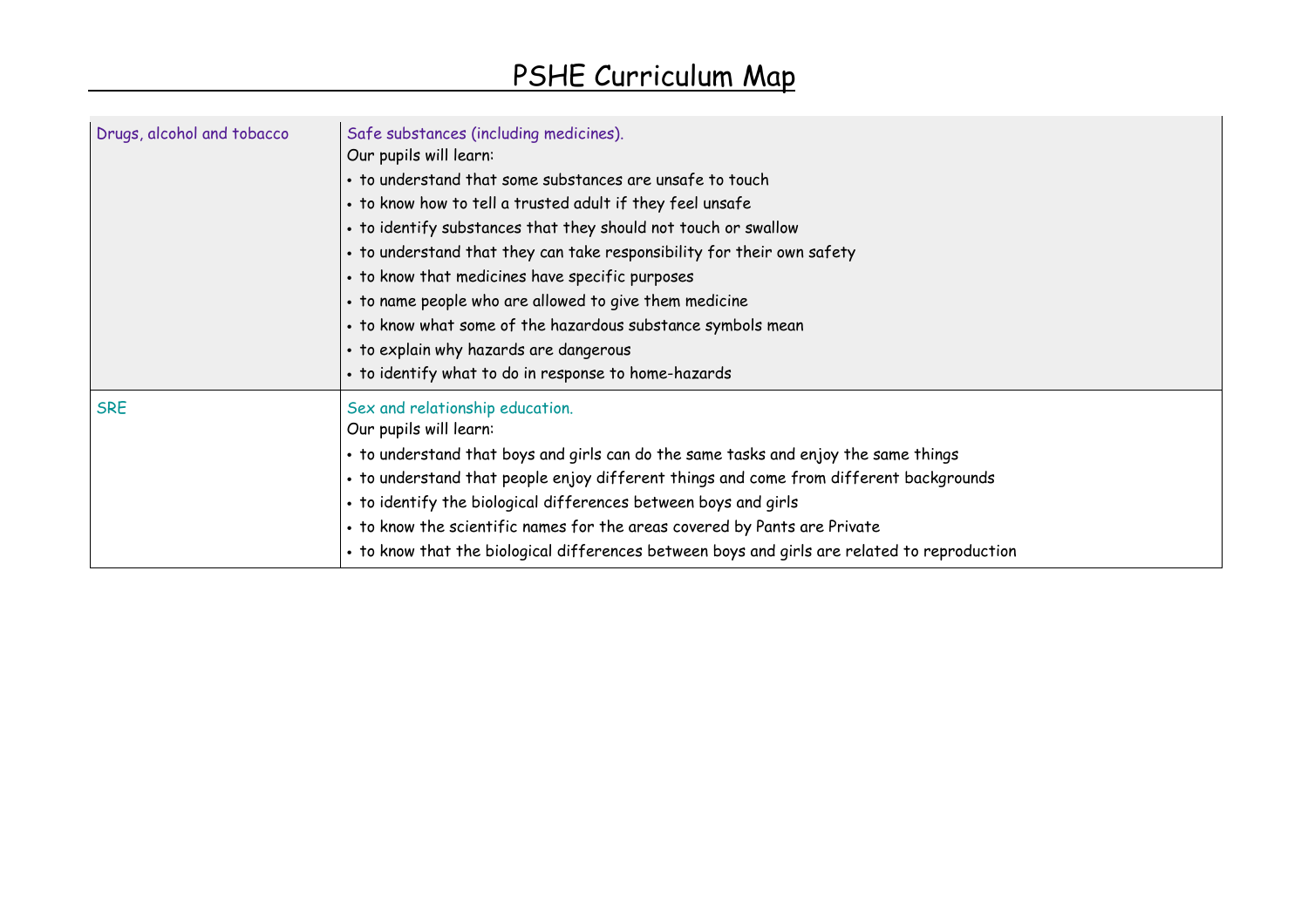|                                          | Key Stage Two - Years 3 & 4                                                                                                                                                                                                                                                                                                                                                                                                                                                                                                                                                                                                                                                                                                                                                                                                                                                                              |
|------------------------------------------|----------------------------------------------------------------------------------------------------------------------------------------------------------------------------------------------------------------------------------------------------------------------------------------------------------------------------------------------------------------------------------------------------------------------------------------------------------------------------------------------------------------------------------------------------------------------------------------------------------------------------------------------------------------------------------------------------------------------------------------------------------------------------------------------------------------------------------------------------------------------------------------------------------|
|                                          | As good and healthy citizens, in our PHSE lessons we will learn the following over 2 years.                                                                                                                                                                                                                                                                                                                                                                                                                                                                                                                                                                                                                                                                                                                                                                                                              |
| Mental health and emotional<br>wellbeing | Our pupils will learn about strengths and challenges.<br>They will learn:<br>• about celebrating achievements and setting personal goals<br>• about dealing with put-downs<br>· about positive ways to deal with set-backs                                                                                                                                                                                                                                                                                                                                                                                                                                                                                                                                                                                                                                                                               |
| Keeping safe and managing risk           | Our pupils will learn about bullying - see it, say it, stop it.<br>They will learn:<br>• to recognise bullying and how it can make people feel<br>• about different types of bullying and how to respond to incidents of bullying<br>• about what to do if they witness bullying<br>Our pupils will learn about road safety.<br>They will learn:<br>• the 'Stop, Look, Listen, Think' sequence and safer places to cross the road<br>. the key road skills they will need when they are old enough to travel without an adult<br>• how to plan a safer journey<br>Our pupils will learn about playing safe.<br>They will learn:<br>• how to stay in their computer gaming habits<br>• about anti-bullying (including cyber-bullying)<br>· about keeping safe near roads, rail, water, building sites and around fireworks<br>• about what to do in an emergency and basic emergency first aid procedures |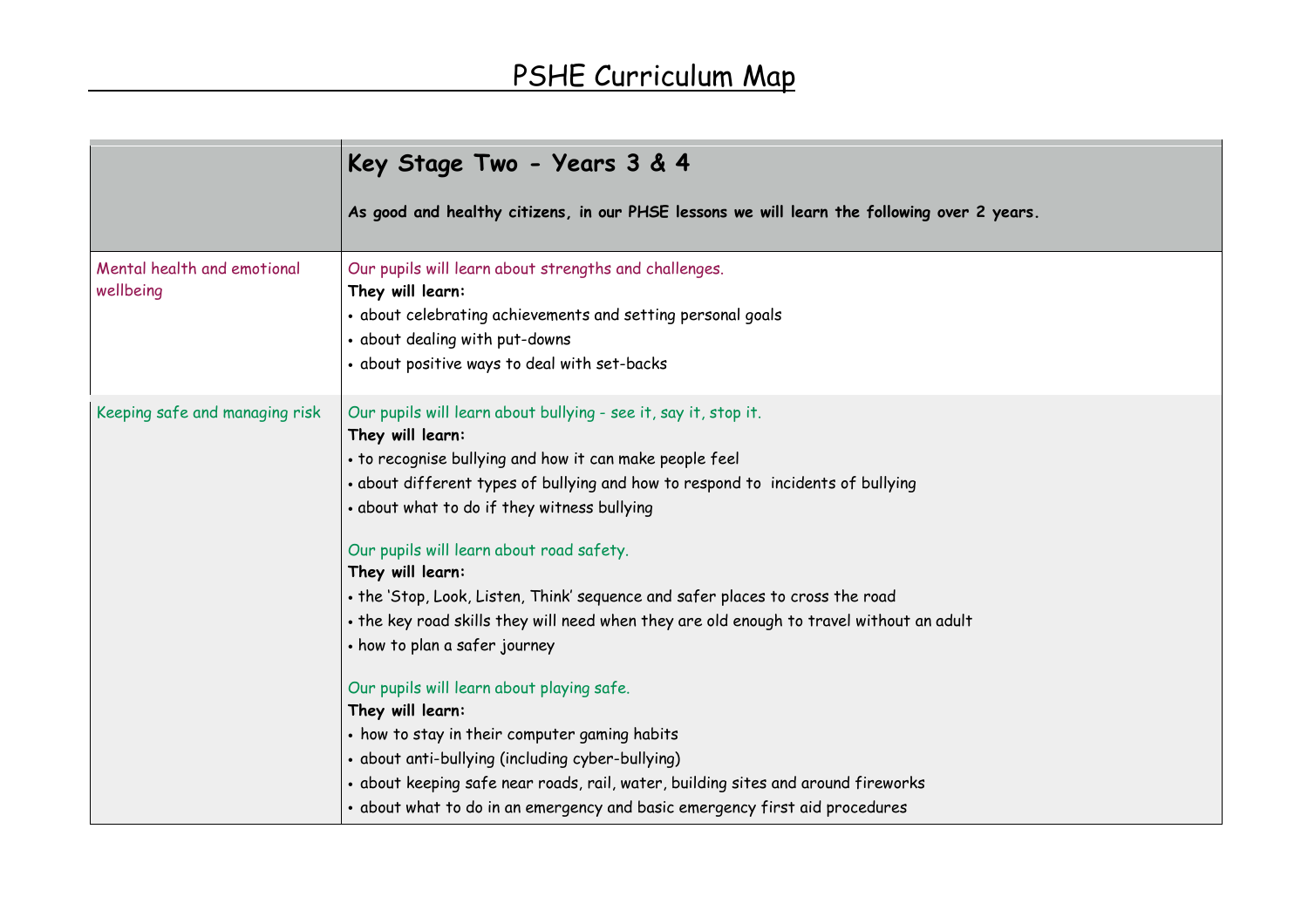| Identity, society and equality | Our pupils will learn about celebrating difference.<br>They will learn:<br>• about valuing the similarities and differences between themselves and others<br>• about what is meant by community<br>• about belonging to groups                                                                                                                                                                                                                                                                                                                                                                                                       |
|--------------------------------|--------------------------------------------------------------------------------------------------------------------------------------------------------------------------------------------------------------------------------------------------------------------------------------------------------------------------------------------------------------------------------------------------------------------------------------------------------------------------------------------------------------------------------------------------------------------------------------------------------------------------------------|
|                                | Our pupils will learn about democracy.<br>They will learn:<br>· about Britain as a democratic society                                                                                                                                                                                                                                                                                                                                                                                                                                                                                                                                |
|                                | • about how laws are made<br>• about the local council                                                                                                                                                                                                                                                                                                                                                                                                                                                                                                                                                                               |
| Physical health and wellbeing  | Our pupils will learn about what helps them make healthy choices.<br>They will learn:<br>• about making healthy choices for food and drinks<br>• about how branding can affect what foods people choose to buy<br>• about keeping active and some of the challenges of this<br>Our pupils will answer the question: what is important to me?<br>They will learn:<br>• why people may eat or avoid certain foods (religious, moral, cultural or health reasons)<br>• about other factors that contribute to people's food choices (eg. ethical farming, fair trade and seasonality)<br>• about the importance of getting enough sleep |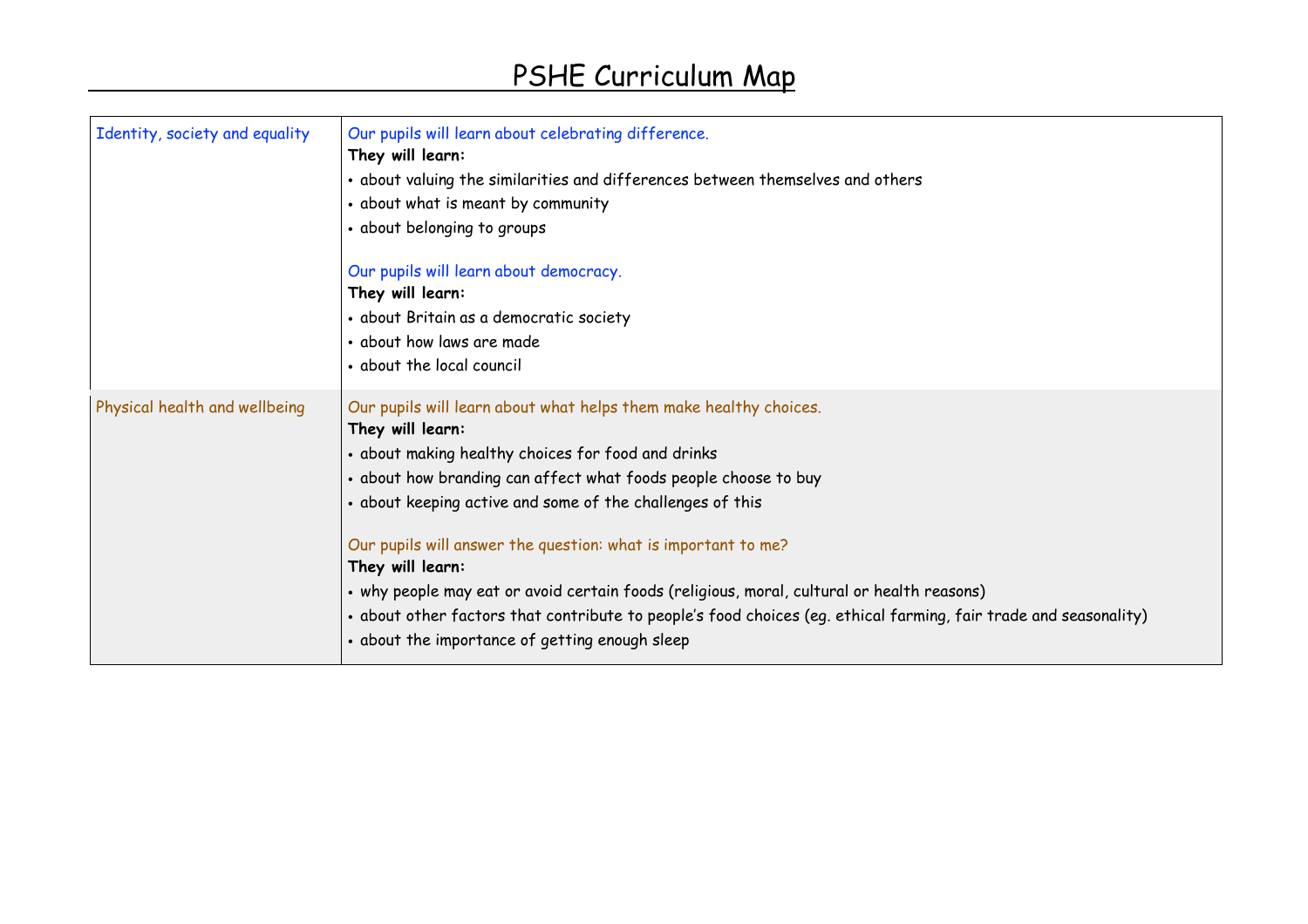| Drug, alcohol and tobacco<br>education                  | Our pupils will learn that tobacco is a drug.<br>They will learn:<br>• the definition of a drug and that drugs (including medicines) can be harmful to people<br>• about the effects and risks of smoking tobacco and secondhand smoke<br>· about the help available for people to remain smoke free or stop smoking<br>• that medicines can be used to manage and treat medical conditions such as asthma, and that it is important to follow<br>the instructions for their use |
|---------------------------------------------------------|----------------------------------------------------------------------------------------------------------------------------------------------------------------------------------------------------------------------------------------------------------------------------------------------------------------------------------------------------------------------------------------------------------------------------------------------------------------------------------|
|                                                         | Our pupils will learn about making choices.<br>They will learn:<br>• that there are drugs (other than medicines) that are common in everyday life, and why people choose to use them<br>• about the effects and risks of drinking alcohol<br>· about different patterns of behaviour that are related to drug use<br>. that medicines can be used to manage and treat medical conditions such as asthma and epilepsy, and that it is<br>important to follow instructions for use |
| Careers, financial capability and<br>economic wellbeing | Our pupils will learn about saving, spending and budgeting.<br>They will learn:<br>· about what influences people's choices about spending and saving money<br>• how people can keep track of their money<br>• about the world we work in                                                                                                                                                                                                                                        |
| <b>SRE</b>                                              | Sex and Relationship Education.<br>Our pupils will learn:<br>· about the way we grow and change throughout the human lifecycle<br>· about the physical changes associated with puberty<br>· about the impact of puberty on physical hygiene and strategies to manage this<br>• how puberty affects emotions and behaviour plus strategies to deal with this<br>• to answer each other's questions about puberty with confidence, to seek support and advice when they need it    |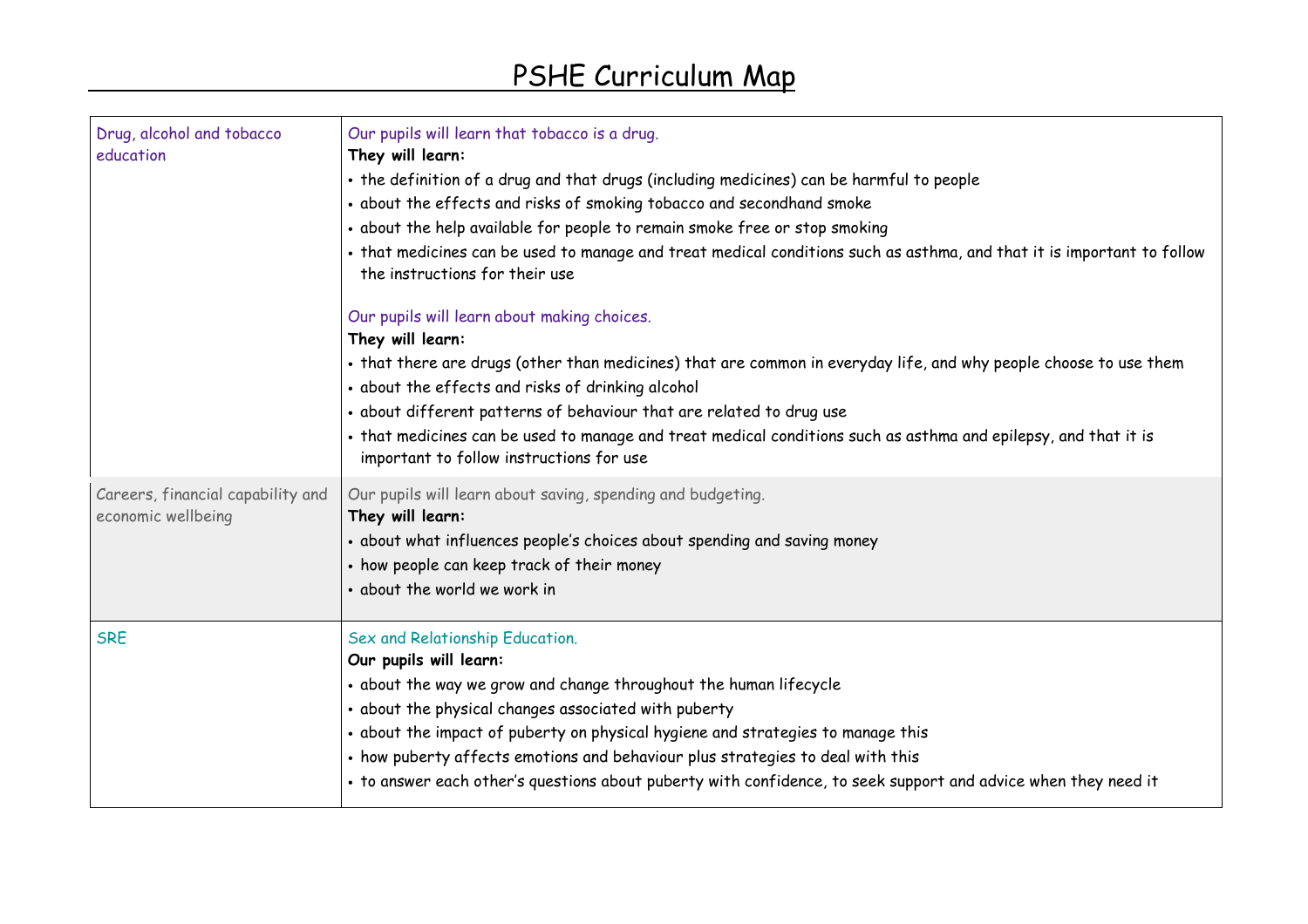|                                          | Key Stage Two - Years 5 & 6                                                                                                                                                                                                                                                                                                                                                                                                                                                                                                                                                                        |
|------------------------------------------|----------------------------------------------------------------------------------------------------------------------------------------------------------------------------------------------------------------------------------------------------------------------------------------------------------------------------------------------------------------------------------------------------------------------------------------------------------------------------------------------------------------------------------------------------------------------------------------------------|
|                                          | As good and healthy citizens in our PHSE lessons, we will learn the following over 2 years.                                                                                                                                                                                                                                                                                                                                                                                                                                                                                                        |
| Mental health and emotional<br>wellbeing | Our pupils will learn about dealing with feelings.<br>They will learn:<br>• about a wide range of feelings and how these are experienced in the body<br>• about times of change and how this can make people feel<br>• about the feelings associated with loss, grief and bereavement<br>Our pupils will learn about healthy minds.<br>They will learn:<br>• what mental health is<br>• about what can affect mental health and some ways of dealing with this<br>· about some every day ways to look after mental health<br>. about the stigma and discrimination that can surround mental health |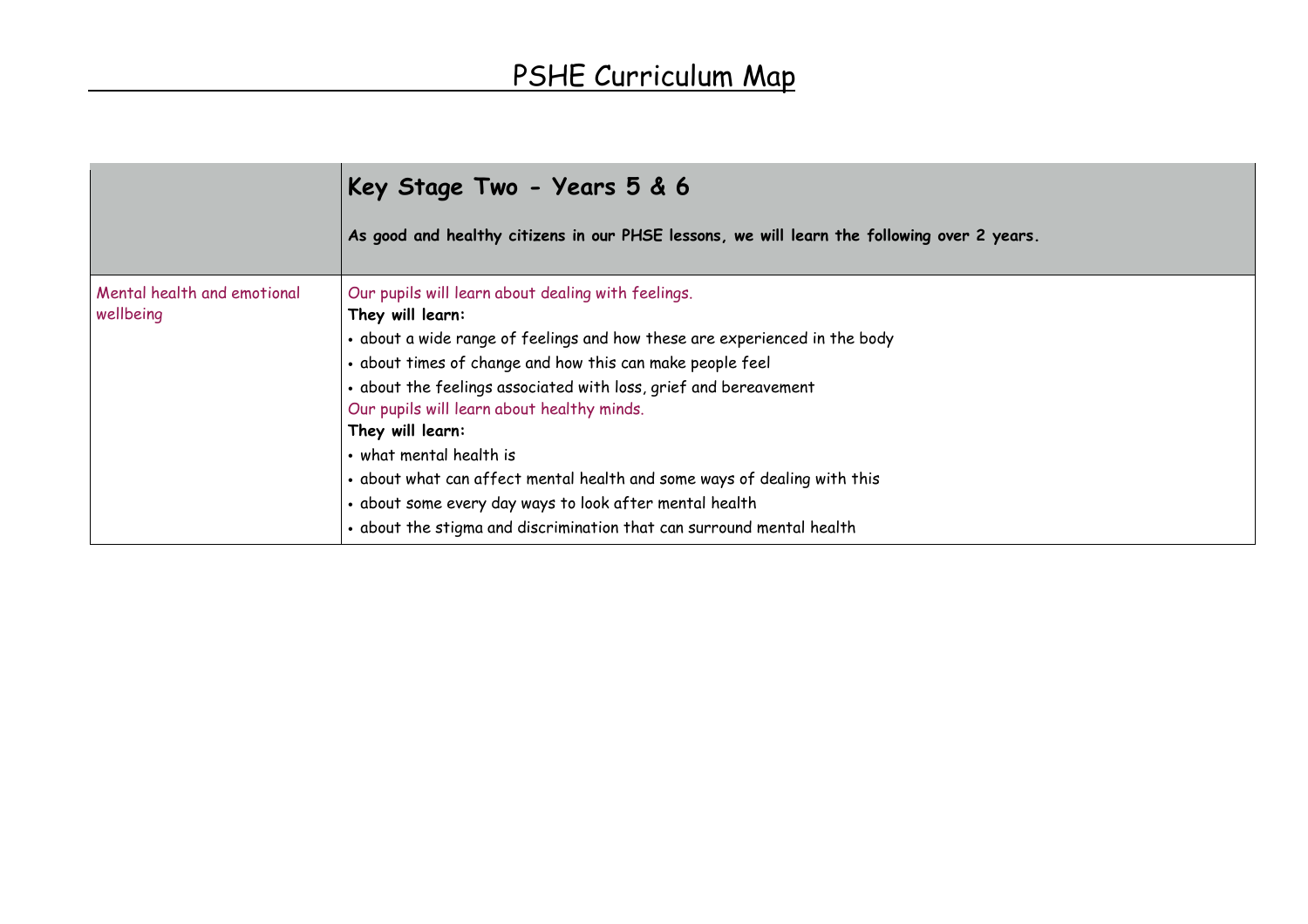| Keeping safe and managing risk | Our pupils will learn about when things go wrong.<br>They will learn:<br>• about respect: what it looks like, what it sounds like, what it feels like, including showing respect on-line<br>• about keeping safe on-line<br>• that violence within relationships is not acceptable<br>• about problems that can occur when someone goes missing from home<br>Our pupils will learn about being out and about in the community.<br>They will learn:<br>• about feelings of being out and about in the local area with increasing independence<br>• about recognising and responding to peer pressure<br>• about the consequences of anti-social behaviour (including gang and gang-related behaviour)<br>Our pupils will learn about Female Genital Mutilation (FGM).<br>They will learn:<br>• about the importance for girls to be protected against FGM |
|--------------------------------|----------------------------------------------------------------------------------------------------------------------------------------------------------------------------------------------------------------------------------------------------------------------------------------------------------------------------------------------------------------------------------------------------------------------------------------------------------------------------------------------------------------------------------------------------------------------------------------------------------------------------------------------------------------------------------------------------------------------------------------------------------------------------------------------------------------------------------------------------------|
| Identity, society and equality | Our pupils will learn about stereotypes, discrimination and prejudice (including tackling homophobia).<br>They will learn:<br>• about stereotyping, including gender stereotyping<br>• about prejudice and discriminatory language and how that can make a person feel<br>· about homophobia<br>· about racism and how it can make people feel<br>Our pupils will learn about human rights.<br>They will learn:<br>• about people who have moved to our area from other places (including the experience of refugees)<br>. about human rights and the UN Convention on the Rights of the Child<br>• about homelessness                                                                                                                                                                                                                                   |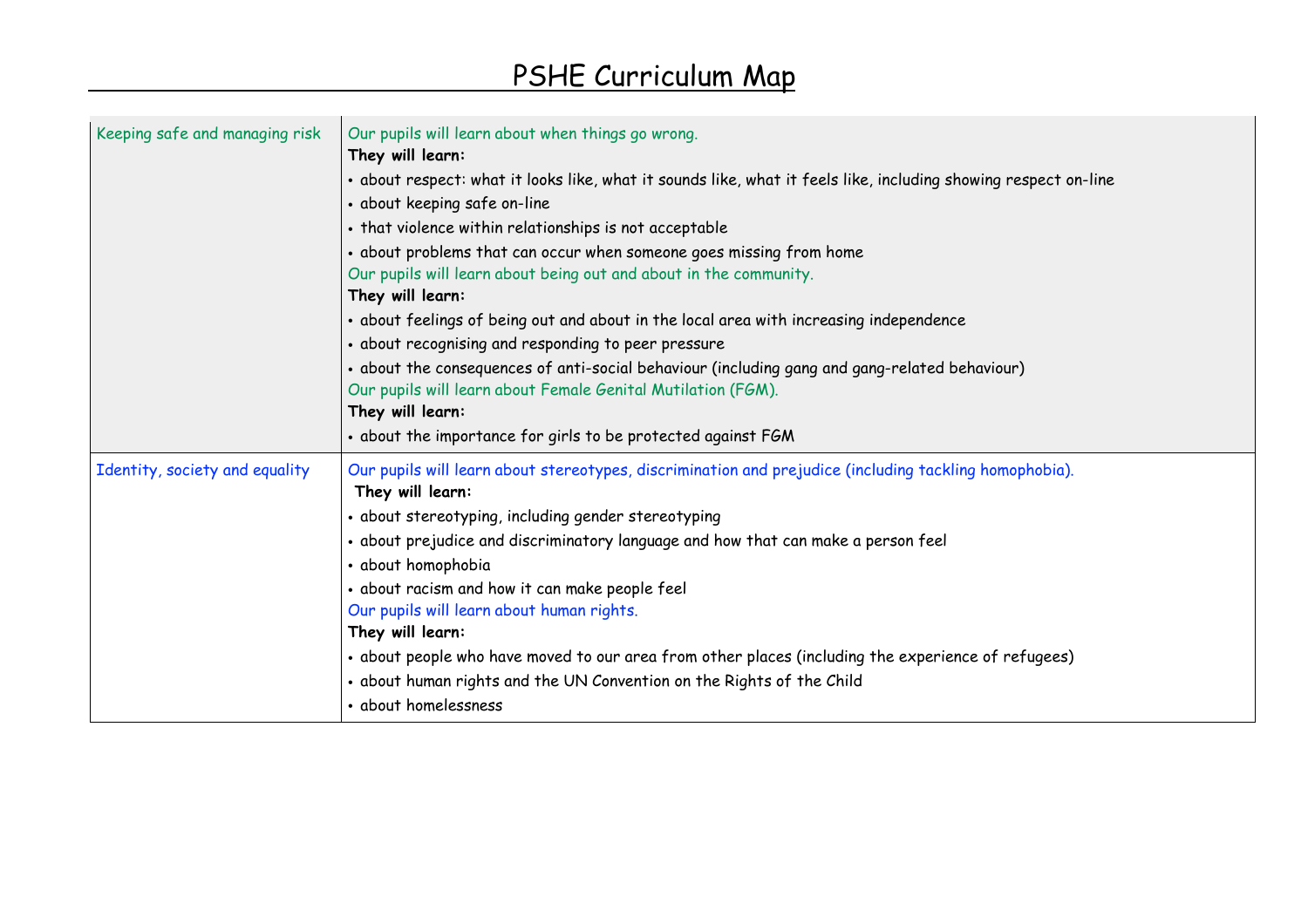| Physical health and wellbeing                           | Our pupils will learn about what is portrayed in the media.<br>They will learn:<br>• that messages given on food adverts can be misleading<br>• about role models<br>• about how the media can manipulate images and that these images may not reflect reality                                                                                                                                                                                                                                                                                                                                                                                                                                                                                                                                                                |
|---------------------------------------------------------|-------------------------------------------------------------------------------------------------------------------------------------------------------------------------------------------------------------------------------------------------------------------------------------------------------------------------------------------------------------------------------------------------------------------------------------------------------------------------------------------------------------------------------------------------------------------------------------------------------------------------------------------------------------------------------------------------------------------------------------------------------------------------------------------------------------------------------|
| Drug, alcohol and tobacco<br>education                  | Our pupils will learn that are different influences associated with taking drugs.<br>They will learn:<br>• about the risks associated with smoking drugs, including cigarettes, e-cigarettes and cannibis<br>· about different influences on drug use for the drugs: alcohol, tobacco and nicotine products<br>• strategies to resist pressure from others to use drugs (smoking drugs and drinking alcohol)<br>Our pupils will learn about the risks associated with drugs, alcohol and tobacco.<br>They will learn:<br>· about the risks associated with using different drugs (tobacco/nicotine products, alcohol, solvents, medicines and other<br>legal/illegal drugs)<br>• about assessing the level of risk in different situations involving drug use<br>• about ways to manage risk in situations involving drug use |
| Careers, financial capability and<br>economic wellbeing | Our pupils will learn about borrowing money.<br>They will learn:<br>• that money can be borrowed but there are risks associated with this<br>• about enterprise<br>• what influences people's decisions about careers                                                                                                                                                                                                                                                                                                                                                                                                                                                                                                                                                                                                         |